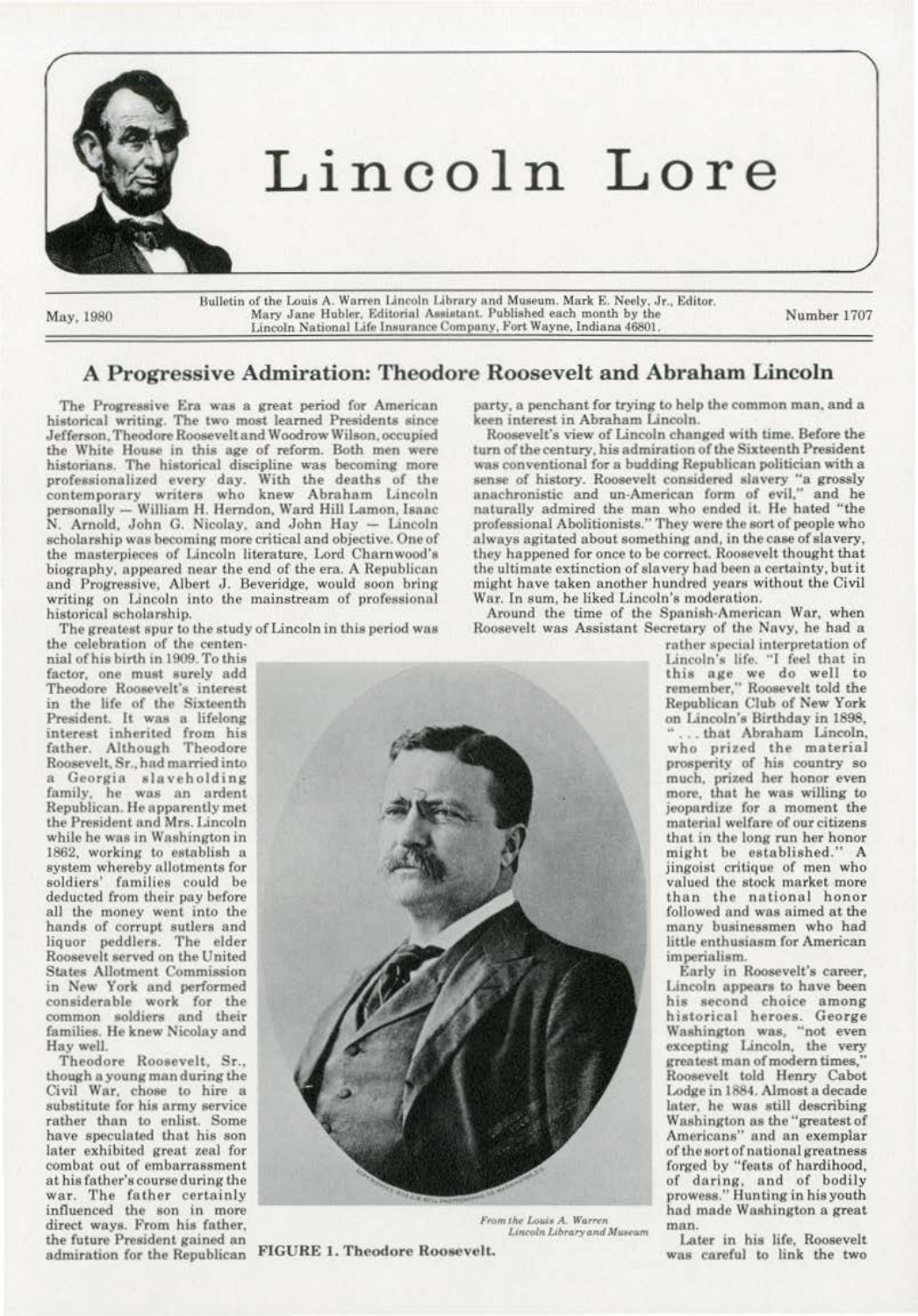men's names in public utterances. He referred always to "the two greatest statesmen this country has ever had." He never said publicly that he preferred the one or the other. Like his friend Henry Cabot Lodge, Roosevelt was also a great admirer of Alexander Hamilton, but Hamilton was far too anti-democratic in political sentiment to be very quotable by an active politician. Roosevelt, however, professed to see a lot of Hamiltonian Federalisim in Lincoln:

He [Lincoln] seized - half unwittingly - all that was best and wisest in the tradition of Federalism; he was the true successor of the Federalist leaders; but he grafted on their system a profound belief that the great heart of the nation beat for truth, honor, and liberty.

Roosevelt despised Thomas Jefferson. He thought "the worship of Jefferson a discredit" to his country, and the more he studied Jefferson, the more profoundly he distrusted him. He was "the most incapable executive that ever filled the presidential chair," but he "did thoroughly believe in the people, just as Abraham Lincoln did." For a man who detested Jefferson, Lincoln was a crucial link to America's liberal tradition. The more liberal and reform-minded Roosevelt grew, the more interested he became in Lincoln. Neither the conservative Hamilton nor the bland Washington could supply that vital impulse.

As early as 1885, Roosevelt critized a Supreme Court decision which favored conservative interests by referring to Lincoln's critique of the Dred Scott decision. Most often, however, it was Lincoln's practicality and moderation which appealed to Roosevelt. In 1900 he told a correspondent that, even though Lincoln was one of the two greatest Americans, he had made mistakes. Appointing Simon Cameron as Secretary of War and making General Ambrose E. Burnside commander of the Army of the Potomac were big mistakes, but Lincoln had to work with the materials at hand to achieve his goals. He could not, for example, accomplish anything by ignoring Cameron's influence in Pennsylvania. "If Lincoln had not consistently combined the ideal and the practicable," Roosevelt concluded, "the war for the union would have failed, and we would now be split in half a dozen confederacies.'

When, as President of the United States, Roosevelt faced a serious anthracite coal strike in 1902, he recalled reading Nicolay and Hay's history of the Lincoln administration and took inspiration from their depiction of the Sixteenth President as a resolute man badgered by contradictory advice from extremists on both sides. What Roosevelt liked best about Lincoln in this period of his life was his strong conception of the Presidential office. Roosevelt had "a definite philosophy about the Presidency," he told Henry Cabot Lodge in 1908. "I think it should be a very powerful office, and I think the President should be a very strong man who uses without hesitation every power that the position yields." In fact, he called this the "Jackson-Lincoln theory of the presidency," and he contrasted it with "the Buchanan principle of striving to find some constitutional reason for inaction." As he neared the end of his second term in 1908, Roosevelt pointed to Washington and Lincoln as strong Presidents who acted in a disinterested way as the people's Presidents. He still mentioned Washington with Lincoln, but Lincoln was the really important figure in justifying Roosevelt's active conception of the Presidency. He had said years earlier that Lincoln "was the first who showed how a strong people might have a strong government and yet remain the freest on earth."

William Howard Taft was Roosevelt's handpicked successor, but his conception of the Presidential office was far different from Roosevelt's. The restless ex-President quickly moved into sharp opposition to Taft's brand of Republicanism. Roosevelt's view of Lincoln moved with him steadily to the left. At Ossawatomie, Kansas, in 1910, Roosevelt declared that property should be the servant and

not the master of America, and he legitimized his radical doctrine by quoting from Lincoln's first annual message to Congress:

Labor is prior to, and independent of, capital. Capital is only the fruit of labor, and could never have existed if labor had not first existed. Labor is the superior of capital, and deserves much the higher consideration.

At the Lincoln birthday banquet of the Republican Club of New York in 1911, Roosevelt spoke on "Abraham Lincoln and Progressive Democracy." He was no longer celebrating the moderate President Lincoln, who had mediated between the extremists during the Civil War. Now he hailed Lincoln for meeting "the problems of the present, not by refusing to use other methods than those that had solved the problems of the past, but by using the new methods necessary in order that the old principles could be applied to the new needs." This progressivism, Roosevelt insisted, made Lincoln "the real heir of George Washington."

Roosevelt still could not muster any enthusiasm for Thomas Jefferson, who inspired other liberal reformers in this era.

The founders of our Government, the men who made the Constitution and who signed the Declaration of Independence, tended to divide into two groups, those under Hamilton, who believed in a strong and efficient government, but who distrusted the people; and those under Jefferson, who did not believe in a strong or efficient government, but who in a certain sense did trust the people although it was really distrust of them to keep the government weak. And therefore for decades we oscillated between the two tendencies, and could not develop the genuine strength that a democracy should have until Abraham Lincoln arose, until he and the men with him founded the Republican party on the union of the two ideas of combining efficient governmental force with genuine and whole-hearted trust in the people.

Roosevelt supported increasingly liberal reform ideas. including the recall of judicial decisions. In criticizing the Supreme Court, the ex-President invoked Lincoln's denunciation of the Supreme Court of Roger B. Taney and the Dred Scott decision. Roosevelt repeatedly linked his New Nationalism and his third-party candidacy for the Presidency on the Progressive ticket with the heritage of Abraham Lincoln.

All this was too much for the living link to the Sixteenth President, Robert Todd Lincoln, to swallow. Though he rarely engaged in public disputes over the meaning of his father's life, Robert, a Taft Republican, felt that he had to answer Theodore Roosevelt. The resulting public letter from Lincoln's son is a remarkable document which testifies to the changes in the Lincoln family's political beliefs over the years.

The Government under which my father lived was, as it is now, a republic, or representative democracy, checked by the Constitution which can be changed by the people, but only when acting by methods which compel deliberation and exclude so far as possible the effect of passionate and short-sighted impulse. A Government in which the checks of an established Constitution are actually, or practically omitted - one in which the people act in a mass directly on all questions and not through their chosen representatives is an unchecked democracy, a form of Government so full of danger, as shown by history, that it has ceased to exist except in communities small and concentrated as to space. A New England town meeting may be good, but such a Government in a large City or State, would be chaos.

As I understand it, the essence of Mr. Roosevelt's proposals is that we shall adopt the latter form of Government in place of the existing form. This, in simple words, is a proposed revolution, peaceful perhaps, but a revolution.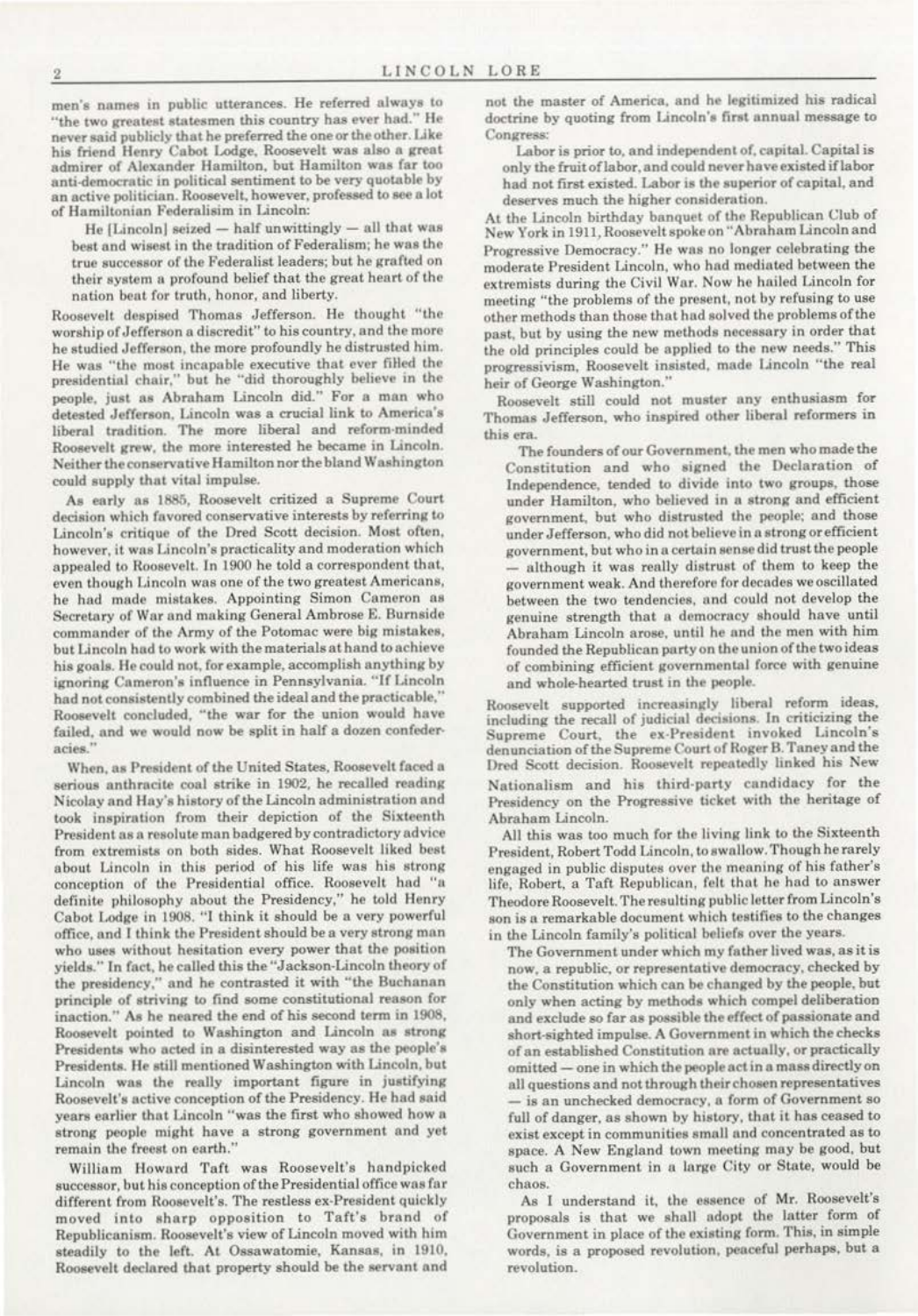Robert thought that such a revolution would "surely... lead to attempted dictator· ships."

Robert not only disagreed politically with the form of government he thought Roosevelt was promoting but also believed that Roosevelt was in error in asserting that there were Abraham Lincoln texts which supported such doctrine. "President Lincoln," said his son, "wrote many letters, made many public addresses and was the author of many documents. l do not know of the existence in any of them of a word of censure, or of complaint of our Government, or of the methods by which it was carried on." Roosevelt's proposal for the recall of judicial decisions brought a specific response:

> His ILincoln'sl attitude toward the Dred Scott decision is urged as in support of the pernicious project for the recall by popular vote, of judges and of judicial decisions. He thought it an erroneous decision. but his chief point in reference to it was not its error, but that it indicated a scheme. and was a part of it., for the nationalization *or*  human slavery. He never suggested a change in our



*Prom the Louis A. Warren* **written in 1913 at the height of** *Lincoln Library and Museum* **his Progressivism he recalled** 

government under which the judges who made it should be recalled, but said that he would resist it politically by voting. if in his power. for an act prohibiting slavery in United States territories, and then endeavor to have the act sustained in a new proceeding, by the same court reversing itself.

Finally, Robert interpreted the Gettysburg Address for Roosevelt by asserting that, when Lincoln "prayed (if I may use the word) that 'Government of the people, by the people, for the people. shall not perish from the earth.' he meant. and could only mean, that government under which he lived, a representative government of balanced executive, legislative and judicial parts, and not something entirely different  $-$  an unchecked democracy.''

The great irony, if not tragedy, of this misunderstanding between Robert T. Lincoln and Theodore Roosevelt was that both men sincerely revered Abraham Lincoln's legacy and that both were quite knowledgeable about him. To be sure, Roosevelt said always that Lincoln *and* Washington were the greatest men our republic had produced. Even when he spoke at the dedication of Gutzon Borglum's Lincoln statue in Newark in 1912. Roosevelt complimented the people of Newark for commemorating "in fit form one of the two greatest statesmen that this country has ever had." It seems as though it was almost a political effort always to mention Lincoln and Washington together. Sectionalism may have been strong enough and Lincoln's image partisan enough still to necessitate paying homage to a Virginia hero as welL

Lincoln grew more "progressive" over the years in Roosevelt's view, and he apparently grew progressively more important for Roosevelt. In private utterances. Roosevelt seemed less reluctant to mention Lincoln without at the same time recalling Washington's memory. Close association with John Hay, who served as Secretary of State under Roosevelt, certainly increased his interest in Lincoln. Arter Hay's death in 1905, Roosevelt told Lyman Abbot:

John Hay's house was the only house in Washington whero I continually stopped. Every Sunday on the way back from

FIGURE 2. Robert Todd Lincoln. Hay's gift: John Hay was one of the

his Progressivism, he recalled

most delightful of companions, one of of mostcharmingof all men of cultivation and action. Our views on foreign affairs coincided absolutely: but, as was natural enough, in domestic matters he felt much more conservative than he did in the days when as a young man he was private secretary to the great radical democratic leader of the '60's, Abraham Lincoln . ... When 1 was inaugurated on March 4. l905. I wore a ring he sent me the evening before, containing the hair of Abraham Lincoln. The ring was on my finger when the Chief Justice administered to me the oath of allegiance to the United States; I often thereafter told John Hay that when I wore such a ring on such an occasion 1 bound myself more than ever to treat the Constitution. after the manner of Abraham Lincoln, as a document which put human rights above property rights when the two conflicted.

Shortly before he gave his address on Lincoln in Hodgenville, Kentucky, on the hundredth anniversary of Lincoln's birth, Roosevelt told his son, Theodore Roosevelt, Jr., "Lincoln is my great hero, as you know. and I have just put my heart into this speech."

Theodore Roosevelt did much to keep Lincoln in the public eye. As Roosevelt changed over time, so did his image of the Sixteenth President. At first he celebrated the practical moderate who injected popularity into the party of strong government. Later, Roosevelt invoked the image of a radical democrat who kept the country's vital principles alive by inventive applications of them to a changed political environment. Through it all, Roosevelt's degree of interest in Lincoln grew in intensity. Even though publicly he was careful to tout Lincoln and Washington together as America's two greatest heroes, in private he admitted, "For some reason or other be (Lincoln] is to me infinitely lhe most real of the dead Presidents." Washington gained only a sort of obtigatory fealty from Roosevelt. He never engaged Roosevelt's rhetorical attention as Lincoln did. Theodore Roosevelt admired Washington as a statue, but he admired Lincoln as a man.

church I would stop and have an hour's talk with Hay. We would go over foreign affairs and public business generally, and then I would usually get him to talk to me about Lincoln - for as you know. Lincoln has always meant more to me than any other of our public men, even Wash· ington.

That same year, Hay had sent Roosevelt a ring *to* wear at his inauguration as President of the United States.

DEAR THEODORE:

The hair in this ring is from the head of President Lincoln. Dr. Taft cut it off the night of the assassination and I got it from his son - a brief pedigree.

Please wear it tomorrow; you are one of the men who most thoroughly under· stand and appreciate Lincoln.

1 have had your mono· gram and Lincoln's engraved on the ring.

*Longas. 0 uitinam. bone dux . ferias Praestes Hesperiae* 

Yours affectionately JOHN HAY In Roosevelt's *Autobiography.*